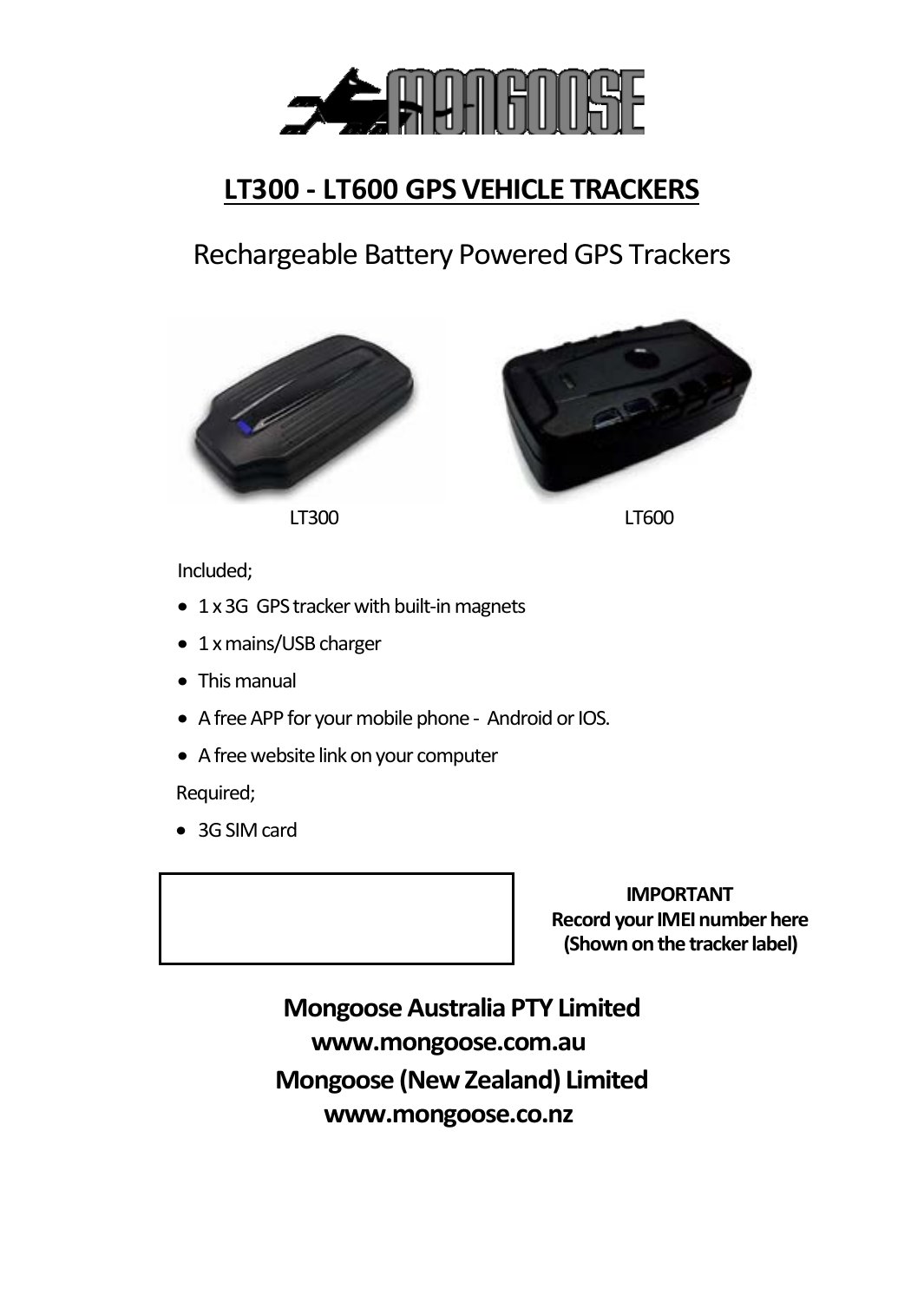# **MONGOOSE GPS VEHICLE TRACKERS**

Thank you for choosing Mongoose as your GPS tracking provider.

The LT300 and LT600 are battery operated GPS/AGPS dual positioning trackers that are designed to transmit its location at intervals of your choice. They also contain LBS (land based system) to give approximate location based on mobile phone cell sites if, for some reason there is no satellite GPS reception. LBS will show which cell tower area the tracker is within – not an actual accurate location.

Each tracker contains a high capacity battery and the mobile APP displays the current battery condition. Battery life depends on usage. In light daily use, such as private vehicle tracking, battery life will usually be 30 days for the LT300 and 2~3 months for the LT600. The mobile phone APP shows the battery state and an alert is sent out when the battery is getting low and it's time to recharge.

The trackers allow free access to a  $3<sup>rd</sup>$  party mobile phone APP and online PC website. The APP is a powerful tool and is used for tracker location, historical travel as well as issuing commands that control how the tracker operates.

Location data is stored on the website for a continuing 6 month period. More detailed travel history and reporting functions can be found on the website.

Please read this manual to familiarize yourself with its features and how it works.

### **How GPS tracking works;**

The tracker uses fixed orbit GPS satellites to findits location on the earth. The tracker therefore needs to be able to 'see' the sky in order the receive satellite transmissions.

The tracker requires its own mobile SIM card so it can send GPS locations to the website and for you to communicate with the tracker from your mobile phone.

Locations are automatically uploaded to the website using inexpensive mobile data. The website saves the location data for up to 6 months.

The mobile APP is used to display the information stored on the website. The APP and the website are also used to control and change tracker settings. The tracker, APP and website work seamlessly together with virtually no delay in operation.

#### *The trackers 3G SIM card must have the ability for voice, text and data.*

The only ongoing cost is for the SIM card usage payable to the SIM provider. Due to the nature of this product, a PrePay SIM card is sometimes more than sufficient, but ensure 'auto top-up' is selected when registering the SIM phone number with the service provider.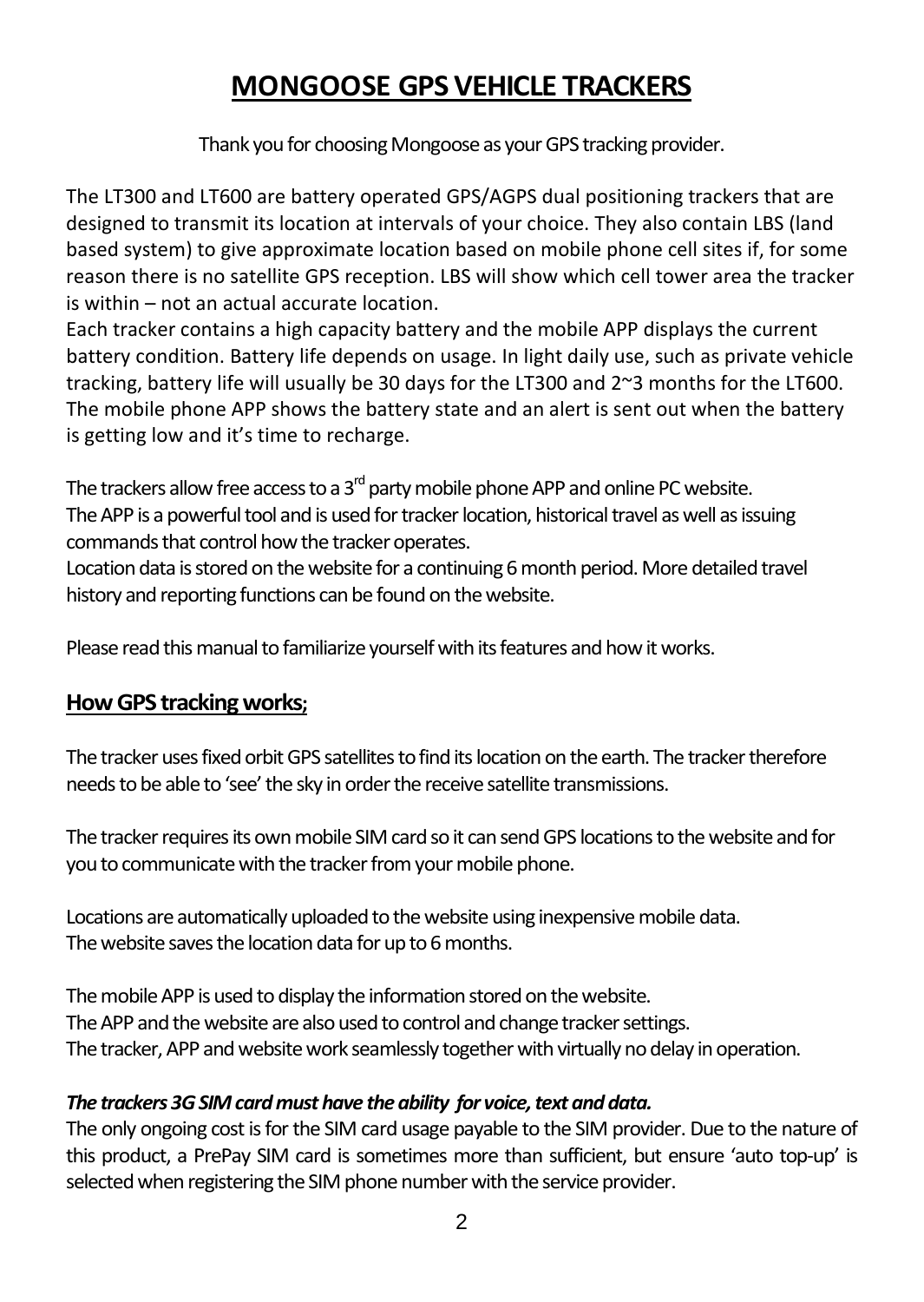**Get tracking**; See page 8 on advice where to place the tracker.

- *1. Fully charge the battery until the red charging LED goes outbefore using– see below*
- 2. Insert the SIM cardand turn on *outdoors.* (on/off switch is next to SIM slot) LEDsflash whenGSM and GPS signals are located
- 3. Pair your mobile phone to the tracker and set the time zone page 5
- 4. Set the desired upload frequency of location & start reporting
- 5. Set the APN of the mobile provider (Australian SIM cards & NZ Spark SIMs)
- 6. Download the mobile APP and logon to see your tracker.

### **BATTERY & CHARGER**

Charge until the red charging LED goes out.

Charging time varies according to the battery state. Allow 12~24 hours. Use the charger supplied.

The charging lead has a USB connector to the supplied wall charger. DO NOT LEAVE CHARGING UNATTENDED.



*NOTE: Do not use the USB lead connected to other equipment such as a computer to charge - charging may not occur or be considerably extended.*

The battery allows for up to 6 months for LT600 and 3 months for LT300 on standby (not reporting).

Battery life is shorter when tracking (moving) and is dependent on the settings chosen. Example: If used to track a vehicle when moving, battery life is approximately 1/3<sup>rd</sup> of standby times.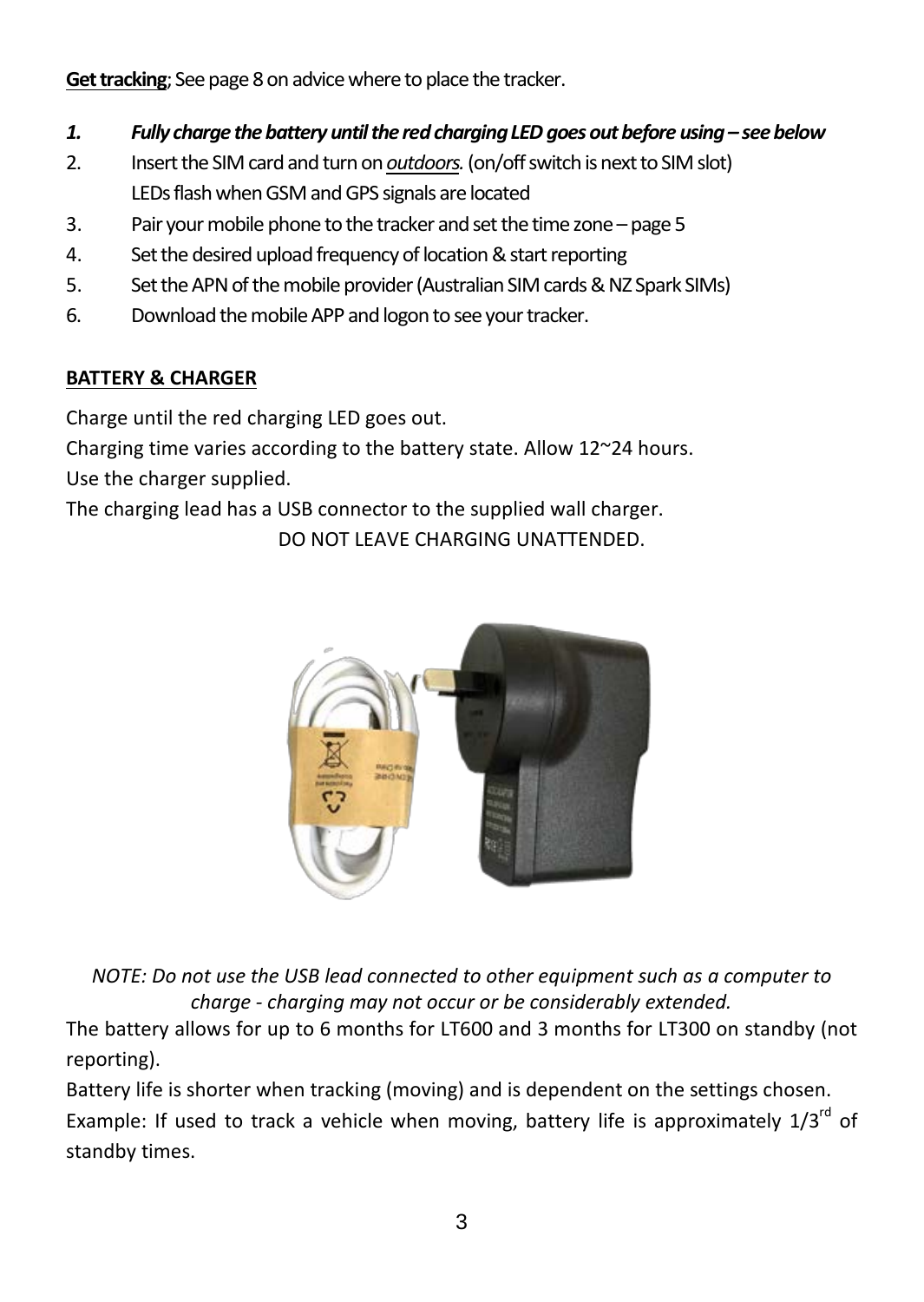#### **SIM CARD INSTALLATION**







Lift the rubber cover Insert the SIM card & turn on Close the dust cover



The LEDs light solid whilst searching for both GSM and GPS signals. After approximately, 20~40 seconds the LEDs should start to flash. Reminder, the tracker must be outdoors or very close to a window/door to receive GPS signals.

Once signals are acquired, it can be initialized as detailed on the following pages.

After a short while, the LED's will turn off to preserve battery life.

#### **PLACEMENT & SECURITY OF THE TRACKER**

The tracker has built-in magnets to assist with attaching the tracker to a vehicle, equipment or asset. Ideally, it should not be placed under metal which can block GPS satellite reception. We strongly recommend experimentation in different placements before deciding on a long term

location.

In some situations the built-in magnets may not be strong enough, or suitable, to keep it attached. Locations such as on a trailer chassis and then driving over speed bumps or potholes the shock of which could cause the tracker to become detached.

Placement must also take into consideration the rubber cover overthe on/off switch and SIM card slot. This should not be easily accessible to anyone wishing to disable or turn the trackeroff.

#### *Other means of securing the tracker from becoming detached or tampered with must be sought.*

#### **TAMPER ALARM (DROP ALARM) –default ON**

The tracker has a built-in optical tamper detector on its base. If the tracker is removed or falls off, it will trigger an alert. The switch is spring loaded and the tracker must be secured to a flat surface for the switch to be depressed. The magnets allow attachment to most suitable flat metal surfaces.

when setting up the tracker or testing its features you can turn off this feature – see page 12.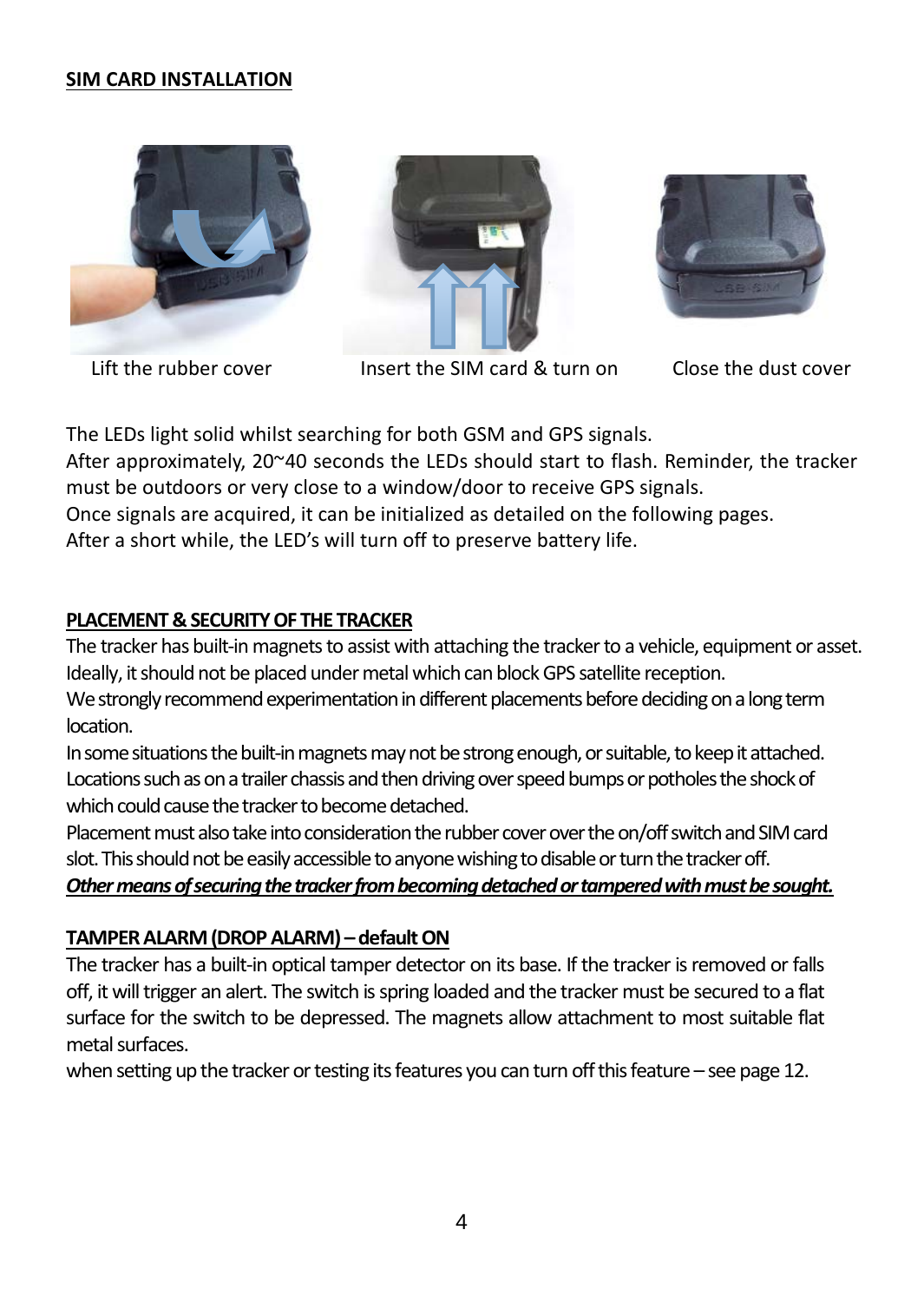Just send these 5 text commands from your mobile phone to the trackers phone number.

# **1. Pair your mobile phone to the tracker**

 The tracker needs to know your mobile phone number so it can communicate with you. Send this text message from your phone to the trackers SIM number;

# **admin123456 XXXXXXXXXX**

#### าา space here

123456 is default password - XXXXXXXXX is your mobile number Reply: **admin okay**

# **2. Set the time zone**

| Send this text message timezone 123456 11 (11 hours ahead of GMT) |  |
|-------------------------------------------------------------------|--|
|-------------------------------------------------------------------|--|

Australia range:- 10 or 11 NZ:-12 or 13

space here

Reply: **Time ok**

# **3. Set upload frequency**

Send this text message **upload123456 30** (upload location to website every 30 sec's) 1ì space here Reply: **Upload ok**

# **4. START GPRS DATA LOCATION REPORTING**

 **Send this text message gprs123456 Reply: GPRS ok** 

# **5. TheAPN**

The APN (Access Point Name) is the address of the SIM card provider's data connection.

In Australia, the APN must be set for all brands of SIM card.

In New Zealand, the APN must be set for Spark SIM cards. Not required for Vodafone or 2 Degrees.

Here are some examples;

| Telstra                                             | telstra.internet or telstra.wap     | Vodafone NZ    | vodafone.net.nz |
|-----------------------------------------------------|-------------------------------------|----------------|-----------------|
| Optus                                               | connect or yesinternet or connectme | 2 Degrees (NZ) | internet        |
| Vodafone AUS                                        | live.vodafone.com                   | Spark (NZ)     | internet        |
| Aldi                                                | mdata.net.au                        |                |                 |
| Contact your SIM card provider for the correct APN. |                                     |                |                 |

To set the APN, send this text message:- **apn123456 xxxxxxxxx** Reply: **apn ok** xxxxxxxx = your SIM cards APN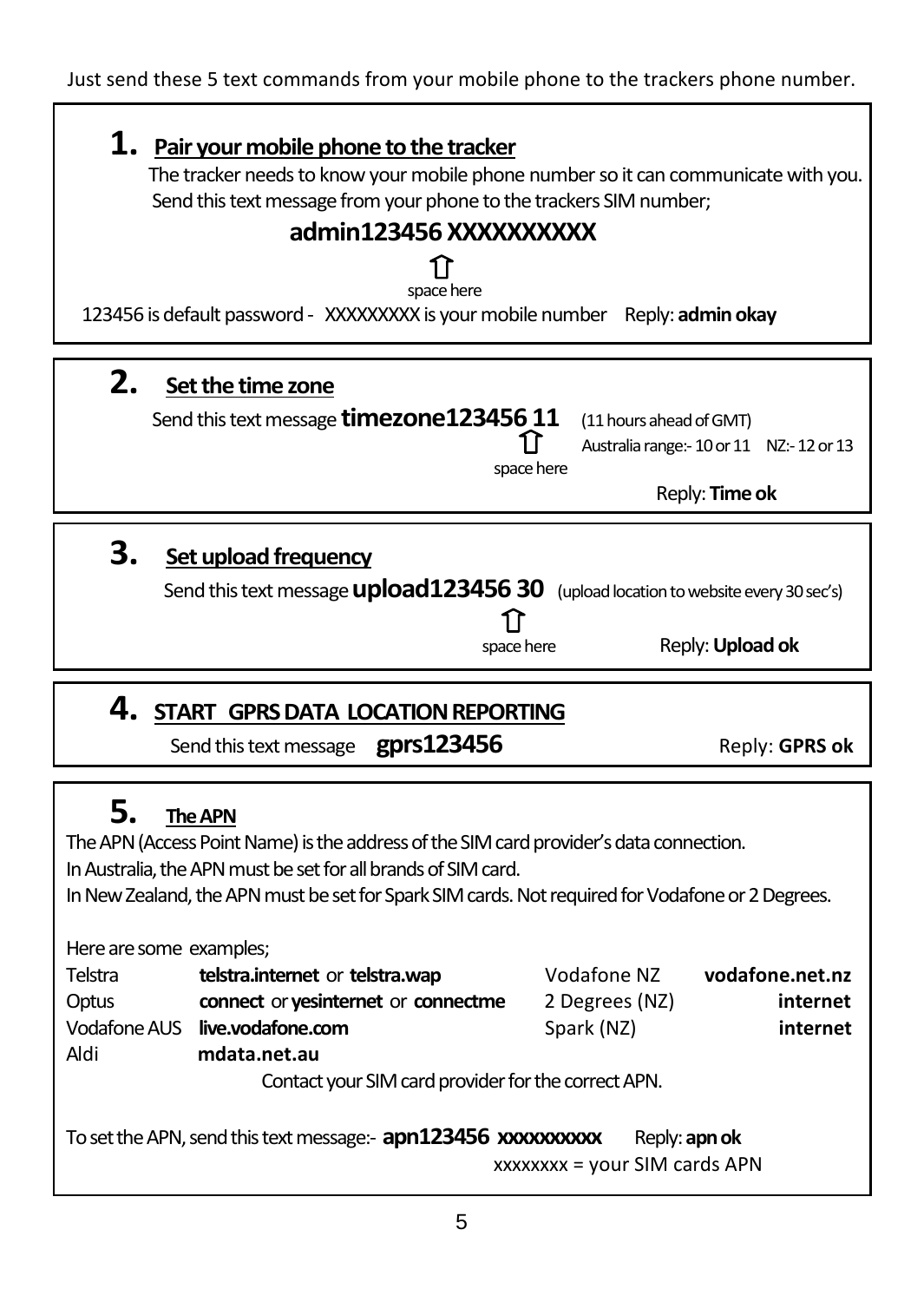# **Download the Mobile Phone APP**





#### **Multiple trackers**

Please contact Mongoose for a username and password to be allocated

The mobile APP gives you full control of the trackers features as well as showing real time location and historical travel. The APP can only be used on Apple or Android smartphones and tablets. Not compatible with Windows Smart Phones.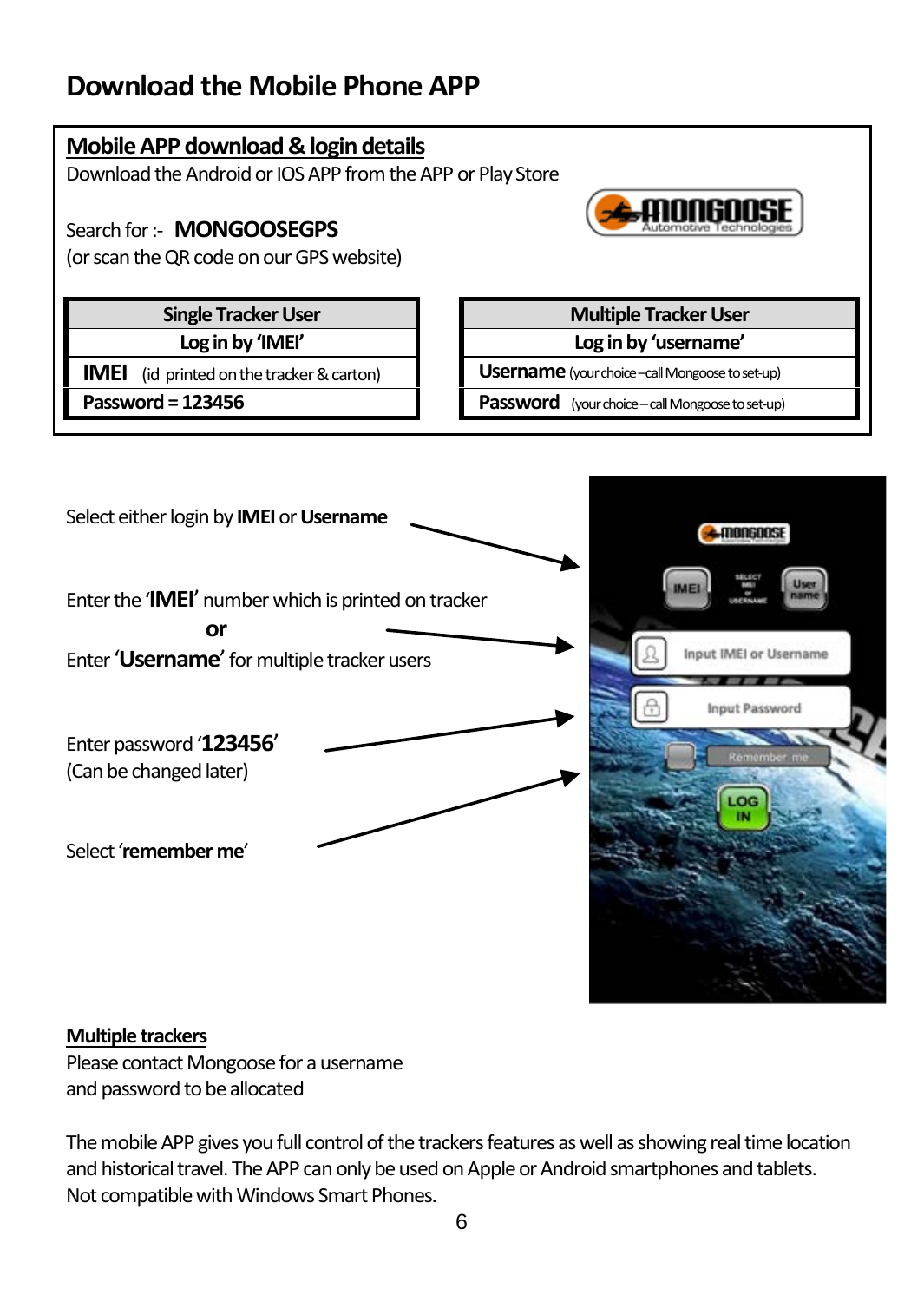### **START TRACKING**

**'real time**' shows current or last reported location.

**'historical route**' showswhere the tracker has been.

'**geo-fence**' sets permitted areas of travel

'**commands**' lets you control how the tracker works

'**alarms**' which alerts do you want to receive

'**messages**' a record of alerts sent to your phone

'**logou**t'

'**Device info**' details of phone numbers and other tracker information

'**User info**' details of the trackers user

#### **ONLINE WEBSITE** Goto:-**www.mongoosegps.com**

Log onto to the website as you would for the mobile APP. The website stores all the location data. Travel is more detailed with engine start times, stop times etc. Reports can be saved and printed. If you have more than one tracker, contact Mongoose to request a username account and your own password that allows you to monitor and tracker all devices.



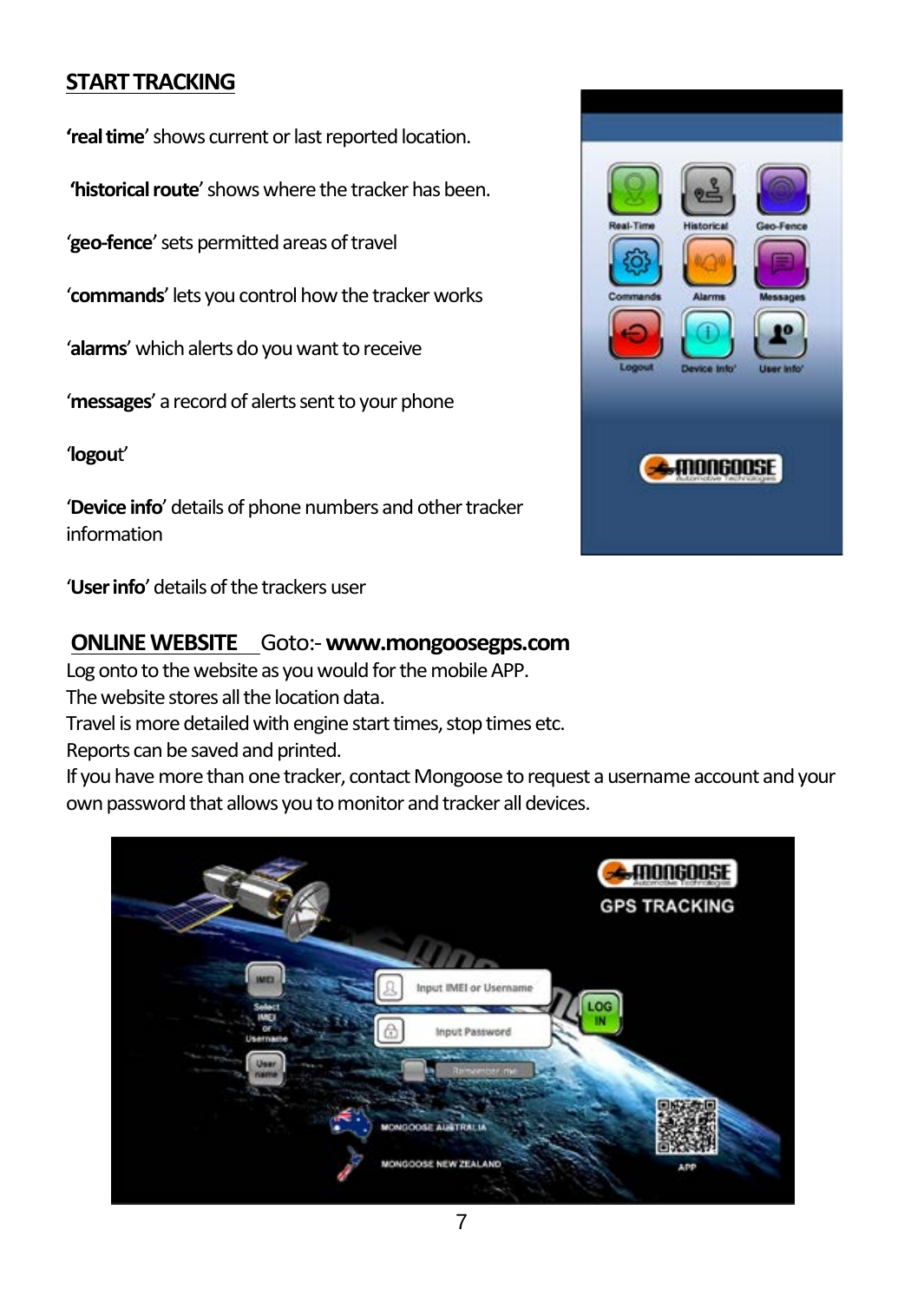#### **TEXT (SMS) LOCATION REQUEST**

If not using the APP, send this text from any smart mobile phone to the trackers mobile number:-

**123**

You will receive a text reply.

Tap the blue link 'to view' portion of the text message and the mobile phones own maps open to show the location.

If you require a status update as well as the link, send tis text:-**G123456**



- **Google link:** tap the link, it opens opens the phones map to show location.
- **v:A** = GPS signal ok. v**:V** = no GPS signal
- **2013-08-30 20:54:15:** the last reported date and time of GPS information.
- **Spd:000km/h:** the speed of tracker.
- **Bat:6** state of battery back-up charge
- **ID:4102000759:** Unique IMEI code of device
- **S19G04**;**plmn**:**46001** GSM operator data  **Lac:9516, cellid:23596** LBS data

#### **LED's –WHAT THEY MEAN**

| Green LED - Mobile GPRS signal state |                                           |
|--------------------------------------|-------------------------------------------|
| Unlit                                | off or asleep                             |
| Lit solid                            | searching                                 |
| Flashing once every 3 sec's          | working                                   |
| Blue LED - GPS signal state          |                                           |
| Unlit                                | off or asleep                             |
| Lit solid                            | searching                                 |
| Flashing once every 3 sec's          | working                                   |
| Red LED-battery                      |                                           |
| Lit solid                            | charging                                  |
| Off                                  | fully charged or not connected to charger |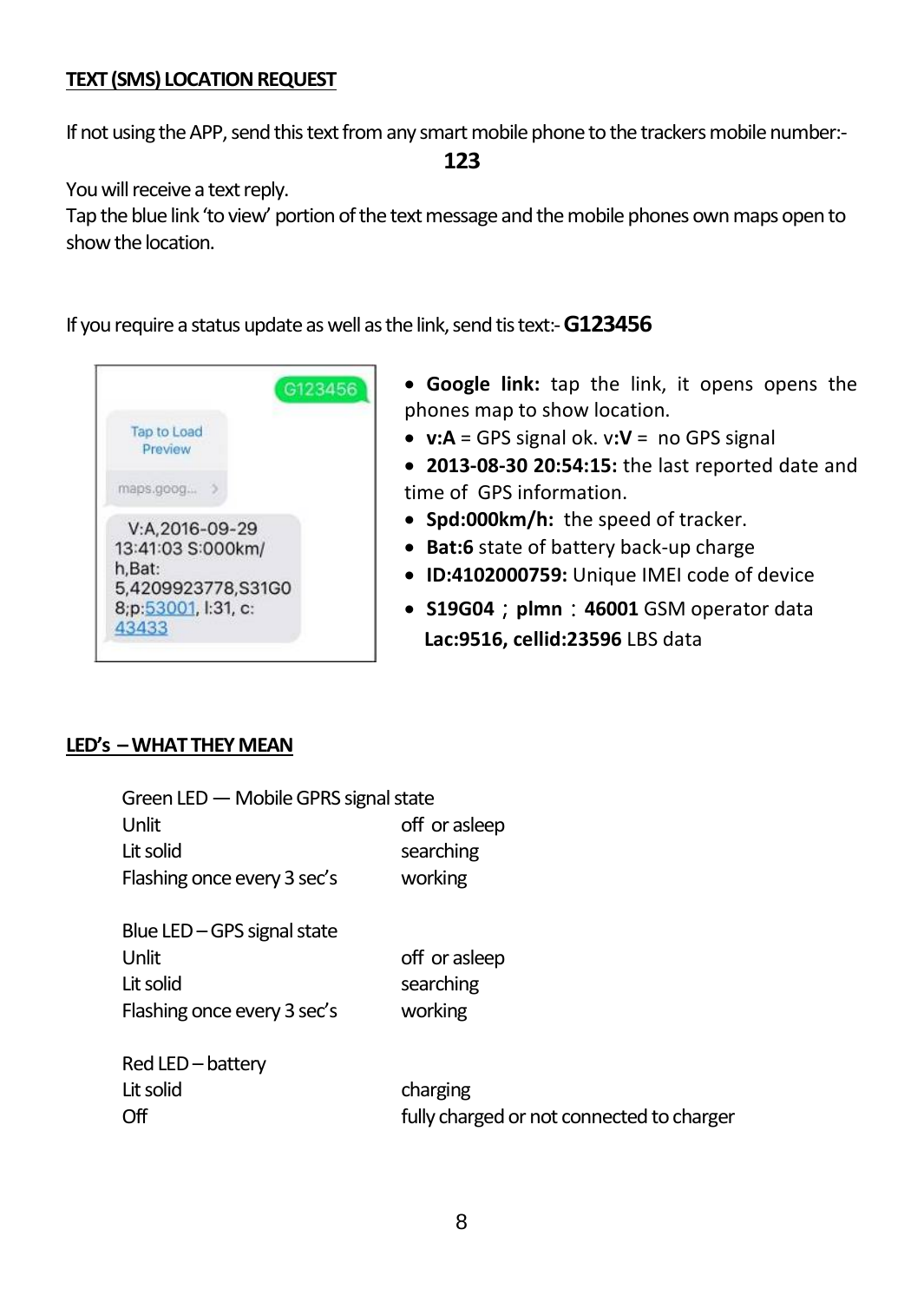### **DEVICE INFO'**

### **IMPORTANT: If not completed, some functions will not operate.**

On APP, select '**device info**' and complete all the details.

#### **FREQUENCY OF LOCATION REPORTING**

To maximize the battery life to the expected 240 days, the tracker should be set to report its location at reasonable time intervals. The more often it reports, the battery life will incrementally decrease. The tracker only reports when moving.

When stationary for more than 10 minutes, it enters sleep mode – turns off GPS reception and stops reporting locations to preservebattery life.Mobile reception (GSM) is still on.

There are two ways to set the upload frequency;

- 1. Send this text message **upload123456 30** (upload every 30seconds when moving)
- 2. Use the APP: 'Issue command' 'Send via GPRS' –'Common' Select 'Upload frequency'

#### **SLEEP MODE–AWAKE BY SHOCK**

When the tracker detects no movement for at least 10 minutes, it will enter sleep mode. GPS reception and location data upload are turned off to provide maximum battery life.Mobile reception is still on.

The tracker will wake up either by detecting movement from its built-in shock sensor or by receiving a text message.

NOTE: If the shock sensor doesn't receive sufficient movement, it may not immediately wake up.

You can turn on sleep mode by APP command or this text message: **sleep123456 shock5** Sensitivity is between 1 & 9 –1 being most sensitive

You can cancel sleep mode by APP command or this text message: **nosleep123456**

#### **TIME-ZONE**

GPS time is based on GMT (Greenwich Mean Time). To get accurate reporting times, a text command to the tracker must be sent to set the correct time zone & daylight saving.

**timezone123456 10** – when no daylight saving (NSW) (**12** for NZ) **timezone123456 11** – with daylight saving (NSW) (**13** for NZ)

The tracker does not automatically update time –it must be done manually.

#### **SECURITY TIP: PHOTO ELECTRIC SWITCH**

The LT600 has a photo electric tamper which is detailed on page 4. It can also be used to send the 'SOS' alert by using it as a light sensitive trigger. For example, in a dark enclosed area, (say in a race car trailer) leave the tracker on its side so the photo cell is not covered. If someone opens the door to let light in, the tracker will send the SOS alert - a silent alarm !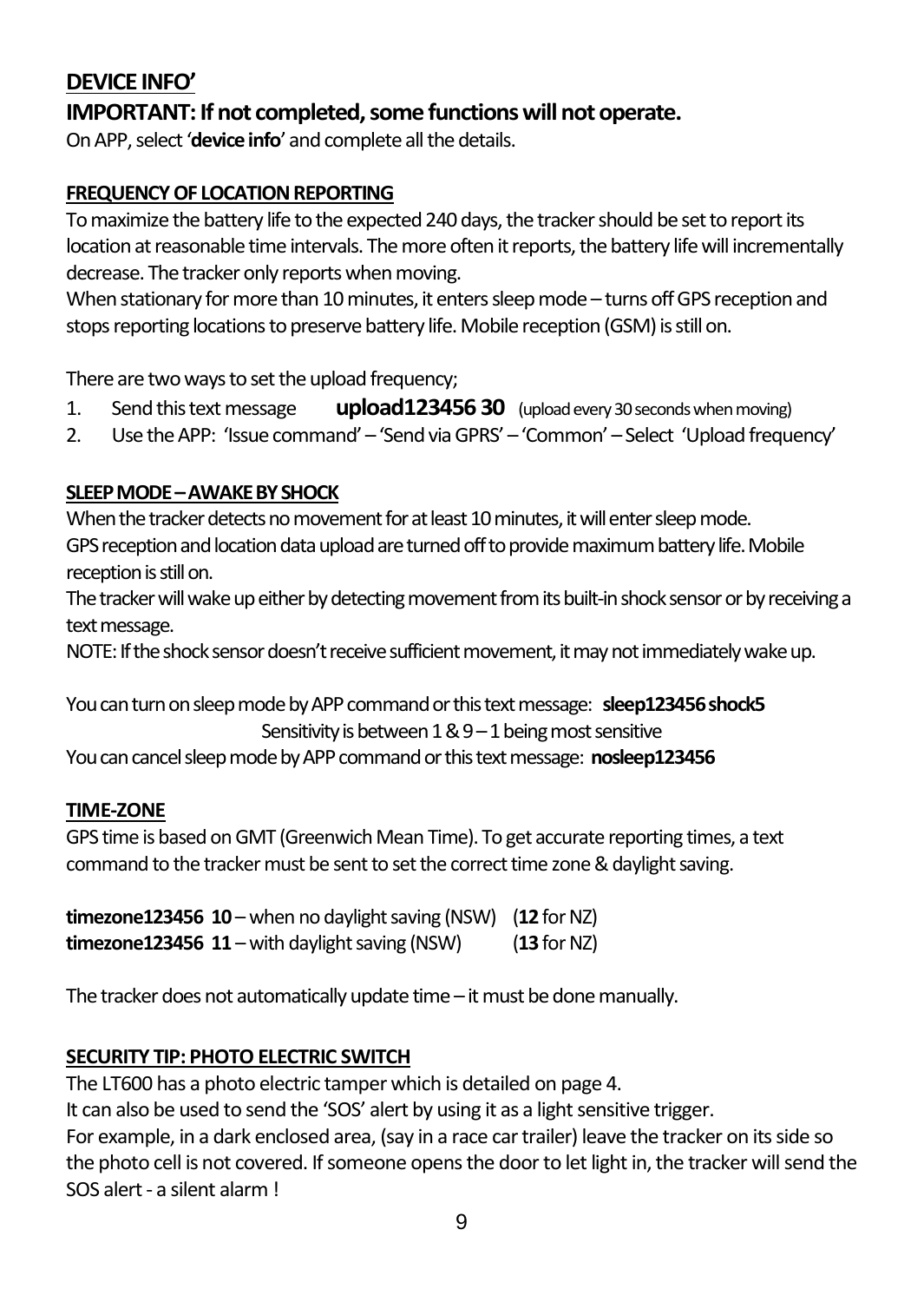#### **GEO-FENCE**

A geo-fence is an invisible boundary around a fixed location. This boundary can have a minimum radius of 100m to a maximum of 5000m. Geo-fences can be added and deleted.

If the tracker moves out of or into a geo-fenced area, it will send a text alert to the authorised numbers confirming it is either 'IN" or 'OUT' of the geo-fenced area.

NOTE: In normal use this can become an unnecessary text, costly and will shorten battery life. Only use the feature when required. To stop it sending texts, either delete the geo-fence or turn off in 'alarm settings' on the mobile APP.



#### **SHOCK ALERT –ON/OFF**

When the tracker is stationary and it receives a heavy shock, it will send the text alert. You canactivate shock alert by APP command or text message: **shock123456** You can cancel shock alert by APP command or text message:**noshock123456**

#### **MOVE ALERT**

Once the tracker has remained stationary for more than 3~10 minutes, you can set a move alert.

**move123456** reply:**move ok** If the tracker moves more than 500m (default), it will send a text alert to the paired mobile phones. Move alert can also be set from the APP and move distance can be adjusted.

To cancel this mode, send

**nomove123456** reply: **nomove ok**

#### **SPEED ALERT**

You can set a speed limit for the tracker and receive a text alert if this speed is exceeded every 5 minutes.

 **speed123456 105** reply: **speed ok**

To cancel this alert, send **nospeed123456** reply: **nospeed ok**

Do not set speeds lower than 50km/h as GPS will be inaccurate at low speeds.

#### **'DROP ALARM' –ON/OFF**

See command chart page 12.

#### **LOW BATTERY ALERT**

When battery voltage is too low, it will send a text alert ' bat:1' every 30 minutes Battery condition is shown on the mobile APP.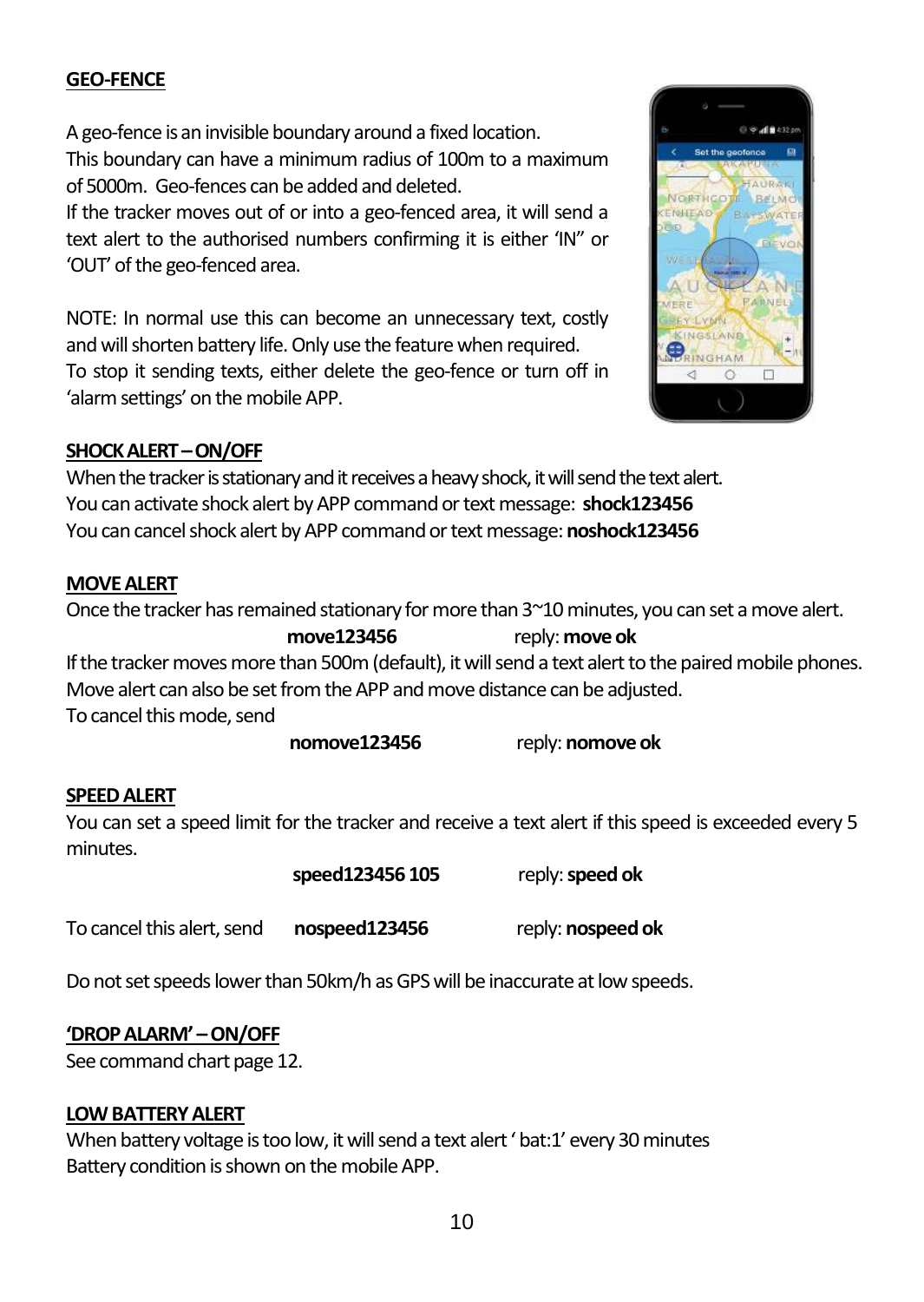#### **MONITOR / TRACK MODE**

Track mode is for GPS tracking. Monitor mode is for listening in to the built-in microphone. The mode has to be selected to use it.

#### **To monitor**

Send: **monitor123456** reply: **monitor ok** Quality and volume depends on tracker location and surrounding noise. Make a phone call to the tracker to listen in. When in monitor mode, GPS tracking is off. Switch back to tracker mode when finished

#### **To track**

Send: **tracker123456** reply: **tracker ok** 

Note; to use monitor mode, the trackers GSM SIM card must have voice capability. Voice capability may be unavailable from SIM card suppliers depending on the services they provide.

#### **GLOBAL RE-SET**

The tracker can be re-set to factory settings which erases any settings you may have set.

From the paired phone, send: **begin123456** reply: **begin ok or** *or all the state of the state of the state of the state of the state of the state of the state of the state of the state of the state of the state of the state of the state of the state of the state of the state of t* send: **format** No reply

#### **Caution:**

This product contains a Li-ion battery which has harmful chemicals. Do not dismantle, drop, bump, puncture or treat it violently. Never incinerate. Never submerge.

Do not leave the battery discharged as this will prevent its recharge ability.

This GPS tracking device uses the 3G mobile network for sending data and texts. Mongoose is not responsible or liable if the mobile network becomes unavailable for any reason.

The purchase of this product provides free access to a mobile APP and website. These are operated by a 3<sup>rd</sup> party and Mongoose has no control over the design or operation. Mongoose accepts no liability or responsibility if the APP or website become unavailable or access terms change.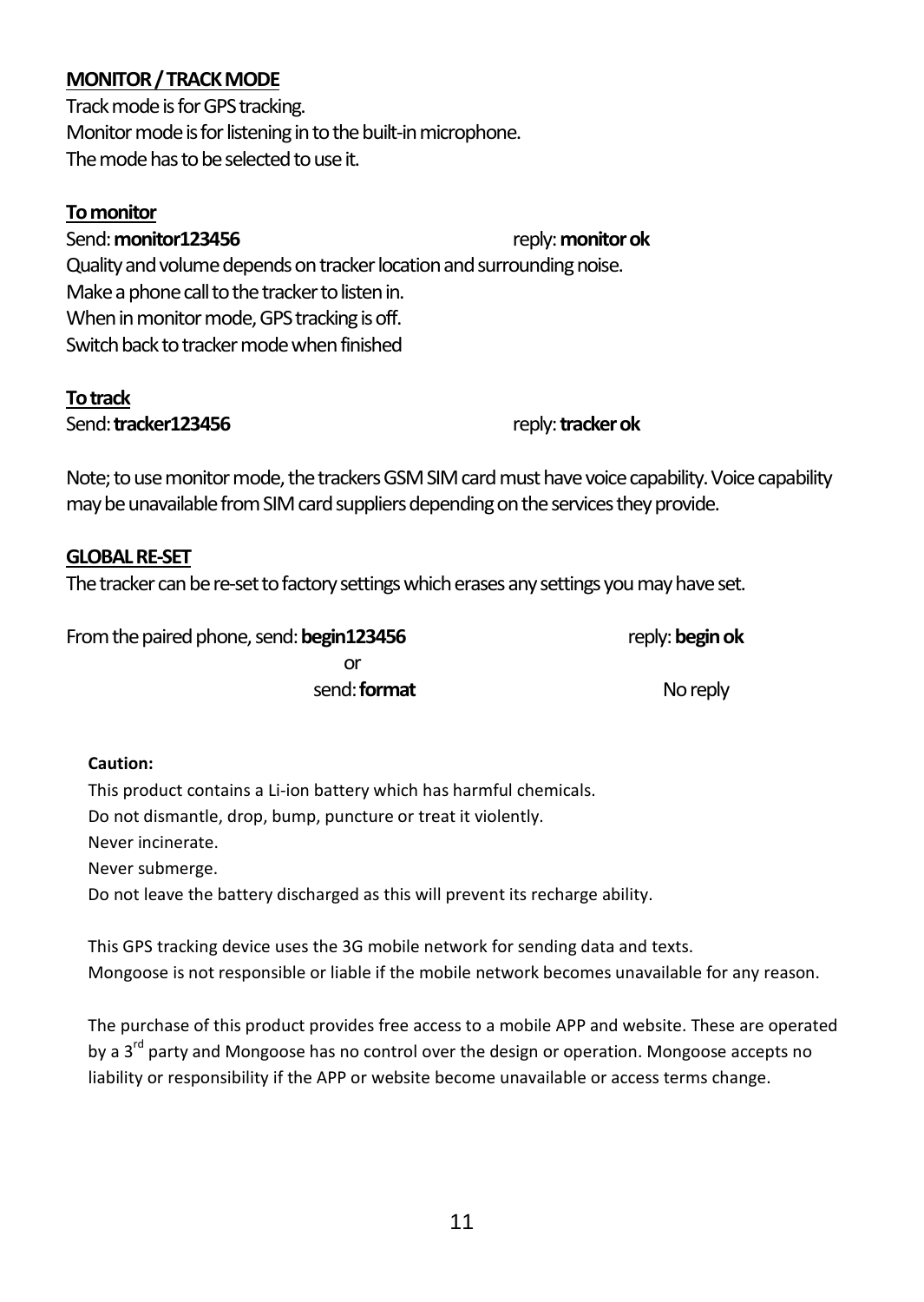### **TEXT COMMAND CHART**

| <b>Instruction</b>                       | Text to send to trackers SIM #                                                                                                                                | <b>Reply</b>                             |
|------------------------------------------|---------------------------------------------------------------------------------------------------------------------------------------------------------------|------------------------------------------|
| Cell phone pairing<br>(master user #1)   | admin123456 xxxxxxxxx<br>(xxxxxxx = your mobile phone number)                                                                                                 | admin ok                                 |
| Cancel pairing                           | noadmin123456 xxxxxxxxx                                                                                                                                       | noadmin ok                               |
| Tamper alert<br>'drop alarm'             | sos123456 xxxxxxxxx mobile no'<br>sossms123456<br>Text alert<br>soscall123456<br>Call alert<br>To cancel, insert 'no' in front of text<br>eg; nososcall123456 | ok                                       |
| Set time zone                            | timezone123456 13<br>(EG: NZ Daylight saving - 13 hours ahead of GMT)                                                                                         | time ok                                  |
| Set upload frequency                     | upload12345630                                                                                                                                                | upload ok                                |
| Start sending data                       | gprs123456                                                                                                                                                    | gprs ok                                  |
| Set sleep mode on<br>Turn off sleep mode | sleep123456 shock4<br>nosleep123456                                                                                                                           | sleep ok<br>nosleep ok                   |
| Move alert                               | move123456<br>nomove123456                                                                                                                                    | move ok<br>nomove ok                     |
| Speeding alert                           | speed123456 105<br>nospeed123456                                                                                                                              | speed ok<br>nospeed ok                   |
| Shock alert                              | shock123456<br>noshock123456                                                                                                                                  | shock ok<br>noshock ok                   |
| <b>Request location</b>                  | g123456                                                                                                                                                       | Tap reply to see on<br>your phones map   |
| Monitor mode (listen)<br>or              | monitor123456<br>(does not track in this mode)                                                                                                                | monitor ok                               |
| Tracker mode                             | tracker123456                                                                                                                                                 | tracker ok                               |
| Set mobile APN                           | apn123456 xxxxxxx<br>(xxxxxx = APN name)                                                                                                                      | APN ok                                   |
| Change password                          | pwd123456,XXXXXX<br>Must be 6 digit                                                                                                                           | OK ! New password:<br>XXXXXX Keep safe ! |
| Check settings                           | status or param1 or param2                                                                                                                                    | Shows tracker<br>settings/state          |
| Language                                 | LAG1 (English)<br>LAG2 (Chinese)                                                                                                                              | Switch to English<br>Switch to Chinese   |
| Reset                                    | format or begin123456                                                                                                                                         | Re-sets all settings<br>to default       |